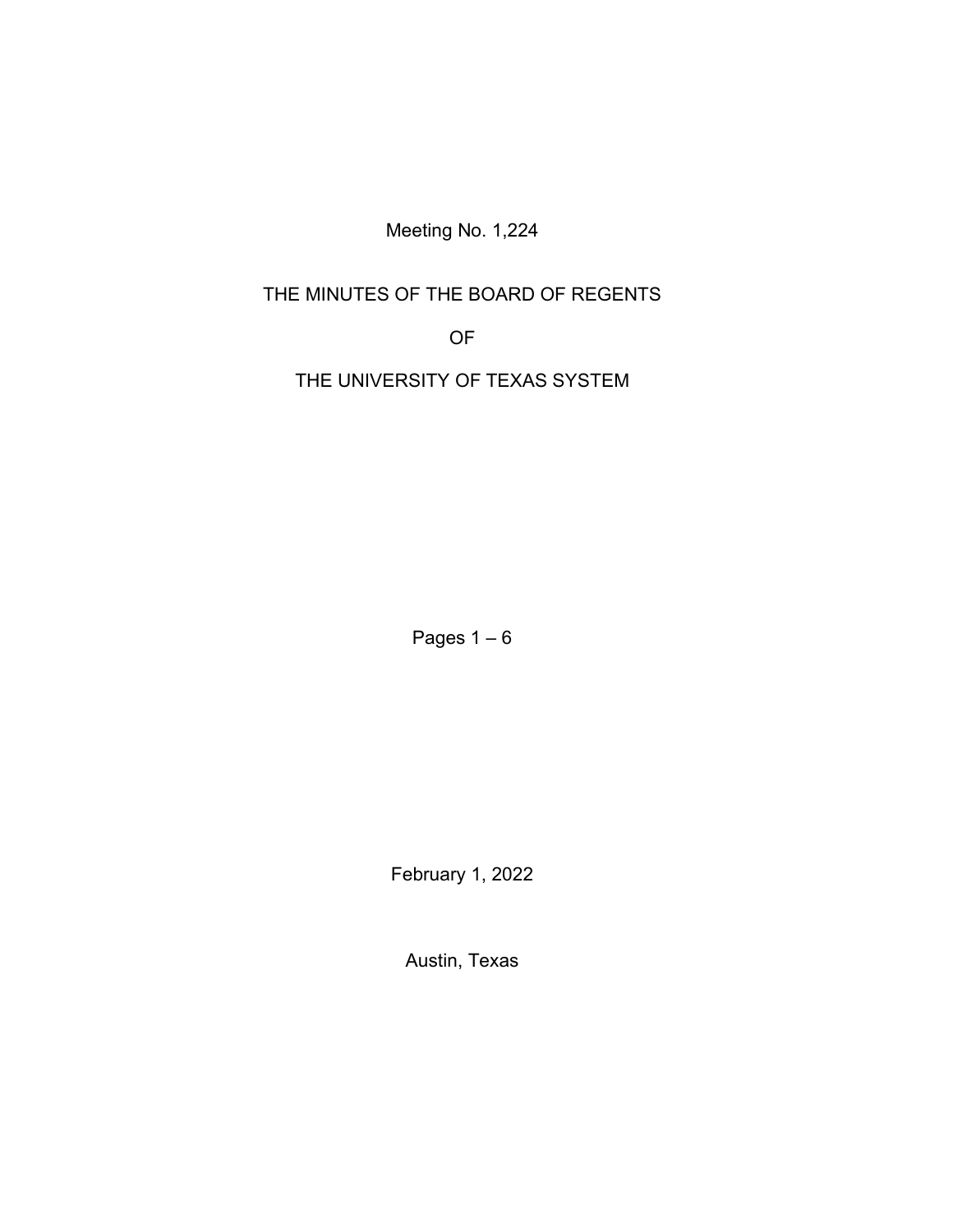## MEETING NO. 1,224

TUESDAY, FEBRUARY 1, 2022.--The members of the Board of Regents of The University of Texas System convened a special called meeting in Open Session on Tuesday, February 1, 2022 at 11:01 a.m. via telephone conference call, in the Board Room, Second Floor, The University of Texas System Building, 210 West Seventh Street, Austin, Texas, with the following participation:

ATTENDANCE.--

Present Absent<br>
Chairman Eltife Chairman Eltife Absent Negeri Negeri Negeri Negeri Negeri Negeri Negeri Negeri Negeri Negeri Vice Chairman Longoria Vice Chairman Weaver Regent Crain Regent Hicks Regent Jiles Regent Perez Regent Stedman Regent Nguyen, Student Regent, nonvoting

Absent<br>Regent Warren

CONVENE THE BOARD IN OPEN SESSION TO RECESS TO EXECUTIVE SESSION.-- At 11:01 a.m., in accordance with a notice being duly posted with the Secretary of State and there being a quorum present, Chairman Eltife called the meeting to order in Open Session, then recessed the Board to Executive Session, pursuant to *Texas Government Code* Sections 551.071, 551.073, 551.074, 551.076, and 551.089 to consider the matters listed on the Executive Session agenda.

RECONVENE THE BOARD IN OPEN SESSION TO CONSIDER ACTION ON EXECUTIVE SESSION ITEMS AND AGENDA ITEMS.--Chairman Eltife reconvened the Board in Open Session at 11:11 a.m. to consider action on the following items.

1a. L. T. System: Discussion and appropriate action regarding individual personnel matters relating to appointment, employment, evaluation, compensation, assignment, and duties of presidents (academic and health institutions including interim presidents); U. T. System Administration officers (Executive Vice Chancellors and Vice Chancellors); other officers reporting directly to the Board (Chancellor, General Counsel to the Board, and Chief Audit Executive); Board members; and U. T. System and institutional employees

No action was taken on this item.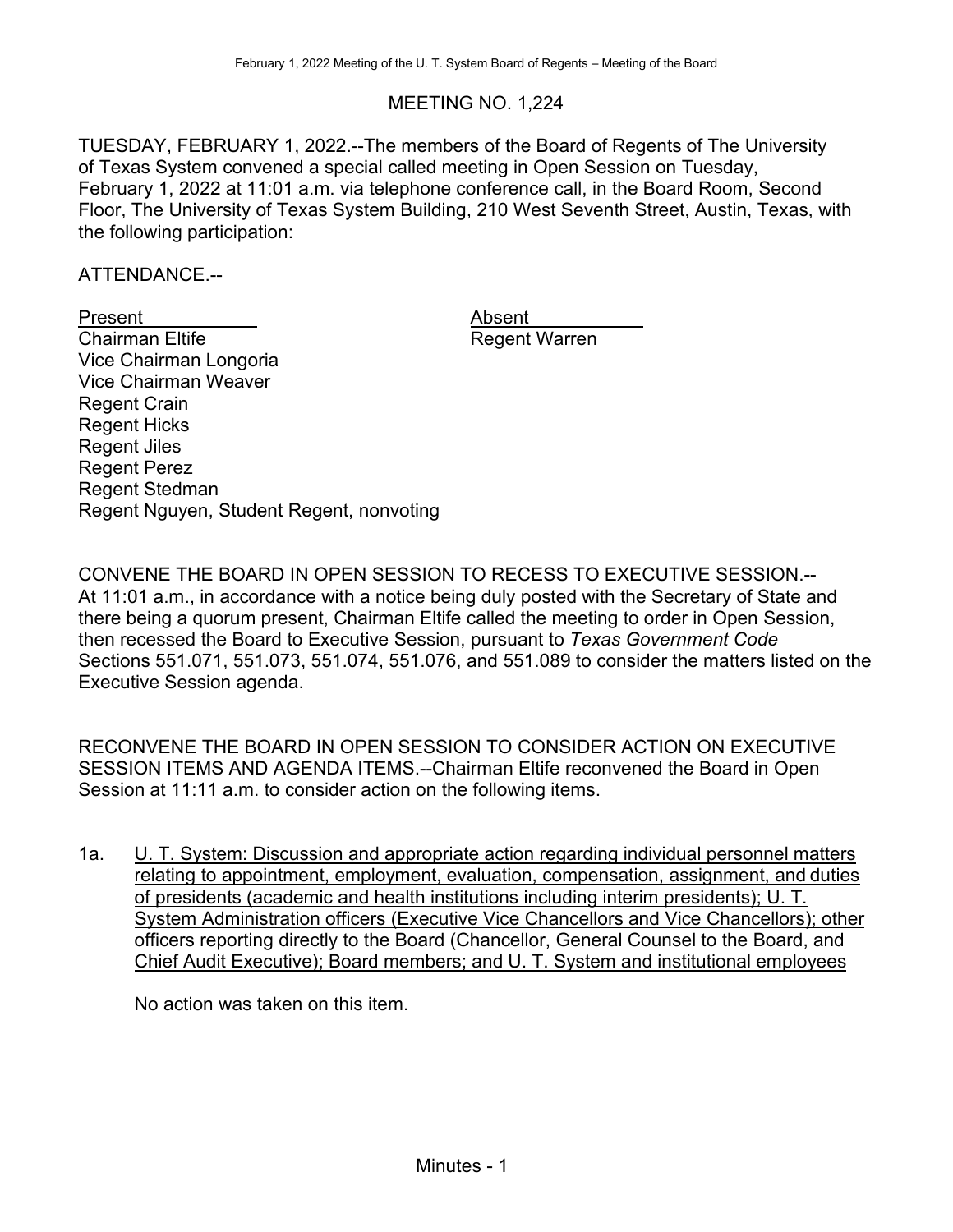#### 1b. U. T. Arlington: Discussion and appropriate action regarding the appointment of Dr. Jennifer Evans-Cowley as President

Regent Crain made the following motion:

I move that Dr. Jennifer Cowley, Provost and Vice President for Academic Affairs at the University of North Texas, be selected President of The University of Texas at Arlington, with terms of the appointment and compensation to be commensurate with the responsibilities of the office, negotiated in accordance with The University of Texas System policies, and submitted to the Board for approval via the usual budgetary procedures.

I further move that the Minutes reflect that, by approval of this motion, the Board has made a finding, as required by state law, that this appointment is in the best interest of U. T. Arlington and U. T. System.

The motion was seconded by Vice Chairman Longoria and carried unanimously.

Chairman Eltife thanked the Presidential Search Committee members, including Vice Chairman Longoria, Regent Warren, and Regent Crain.

2a. U. T. System Academic Institutions: Discussion and appropriate action regarding proposed negotiated gifts, including potential naming features

No action was taken on this item.

2b. U. T. System Health Institutions: Discussion and appropriate action regarding proposed negotiated gifts, including potential naming features

No action was taken on this item.

3. U. T. System Board of Regents: Discussion with Counsel on pending legal issues

No action was taken on this item.

4. U. T. System Board of Regents: Discussion and appropriate action regarding safety and security issues, including security audits and the deployment of security personnel and devices

No action was taken on this item.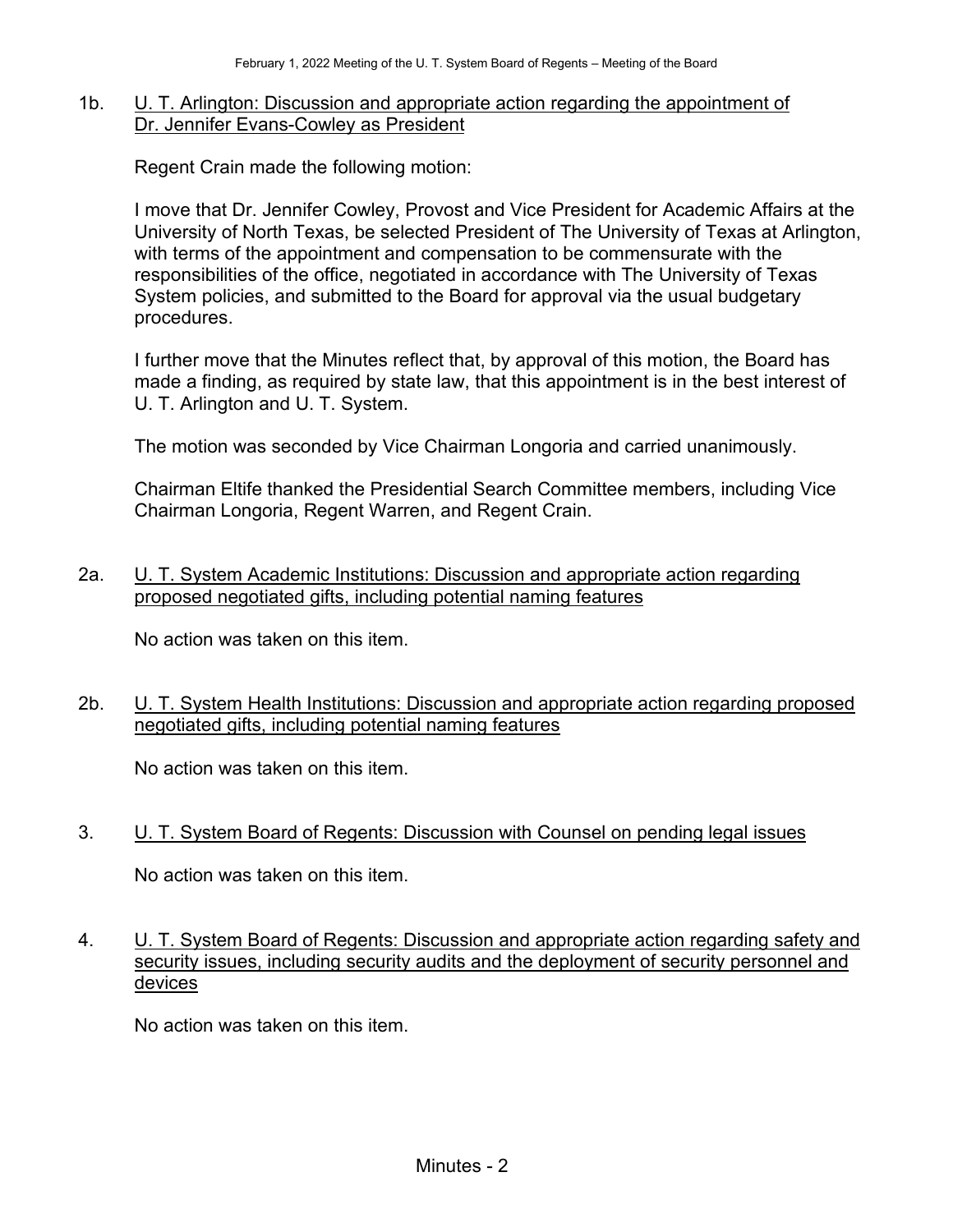### AGENDA ITEM

#### 1. U. T. System Board of Regents: Approval of Consent Agenda items

Chairman Eltife noted the following related to the Consent Agenda:

• Items a and b both seek approval for the purchase of real property on behalf of U. T. Southwestern Medical Center.

Regent Crain moved approval, which was seconded by Vice Chairman Longoria. The Board then approved the Consent Agenda, which is set forth on Pages 5 - 7.

In approving the Consent Agenda, the Board expressly authorized that any contracts or other documents or instruments approved therein may be executed by officials of The University of Texas System or respective U. T. institution involved, as appropriate.

ADJOURNMENT.--There being no further business, the meeting was adjourned at 11:13 a.m.

/s/ Tina E. Montemayor Secretary to the Board of Regents February 1, 2022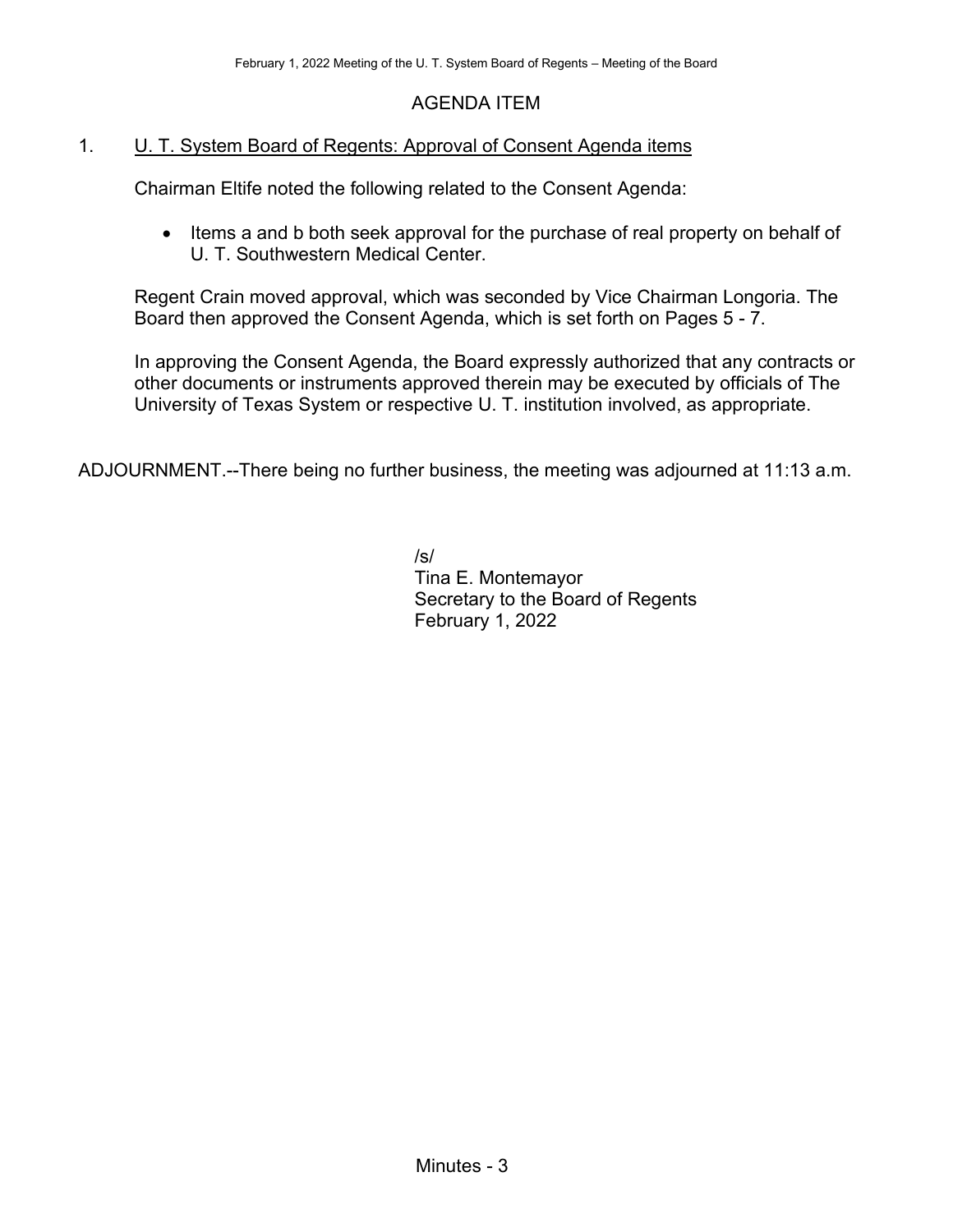

#### **THE UNIVERSITY OF TEXAS SYSTEM BOARD OF REGENTS CONSENT AGENDA**

**Special Called Board Meeting:**  February 1, 2022 Austin, Texas

a. Purchase - U. T. Southwestern Medical Center: Authorization to purchase a tract of land and improvements totaling approximately 15.8 acres located at 1935 Amelia Court and extending along the southwest side of Harry Hines Boulevard from Dallas County Hospital District (DCHD) for future campus expansion, and either the simultaneous purchase by, or subsequent sale by the institution to, the Texas Health and Human Services Commission of approximately 10.5 acres of such land and improvements for development of a psychiatric hospital, resulting in the institution acquiring the remaining approximately 5.3 acres of land for future mission use, including a lease for a cell tower, a billboard marketing agreement, and a short-term license of premises to DCHD for mobile mammography units or the leaseback to DCHD of a portion of the property containing the cell tower lease premises and the billboard if the agreements for such are not assigned to U. T. Southwestern Medical Center

Description: Authorization to purchase a tract of land and improvements totaling approximately 15.8 acres located at 1935 Amelia Court and extending along the southwest side of Harry Hines Boulevard, from DCHD for future campus expansion, and either the simultaneous purchase by, or subsequent sale by the institution to, the Texas Health and Human Services Commission (THHSC) of approximately 10.5 acres of such land and improvements for development of a psychiatric hospital, resulting in the institution acquiring approximately 5.3 acres of land for future mission use.

> U. T. Southwestern Medical Center is entering into this transaction pursuant to an Interagency Cooperation Contract with THHSC wherein the institution will assist THHSC with the purchase of real property for and manage the design and construction of a psychiatric hospital, and thereafter the institution will staff and operate such psychiatric hospital, all on behalf of THHSC.

> The subject property is located near to U. T. Southwestern Medical Center's campus. It is also located across Harry Hines Boulevard from DHCD's Parkland Hospital, Dallas County's primary public health medical facility. DCHD will restrict the use of the approximately 10.5 acres of the property to be acquired by THHSC for psychiatric hospital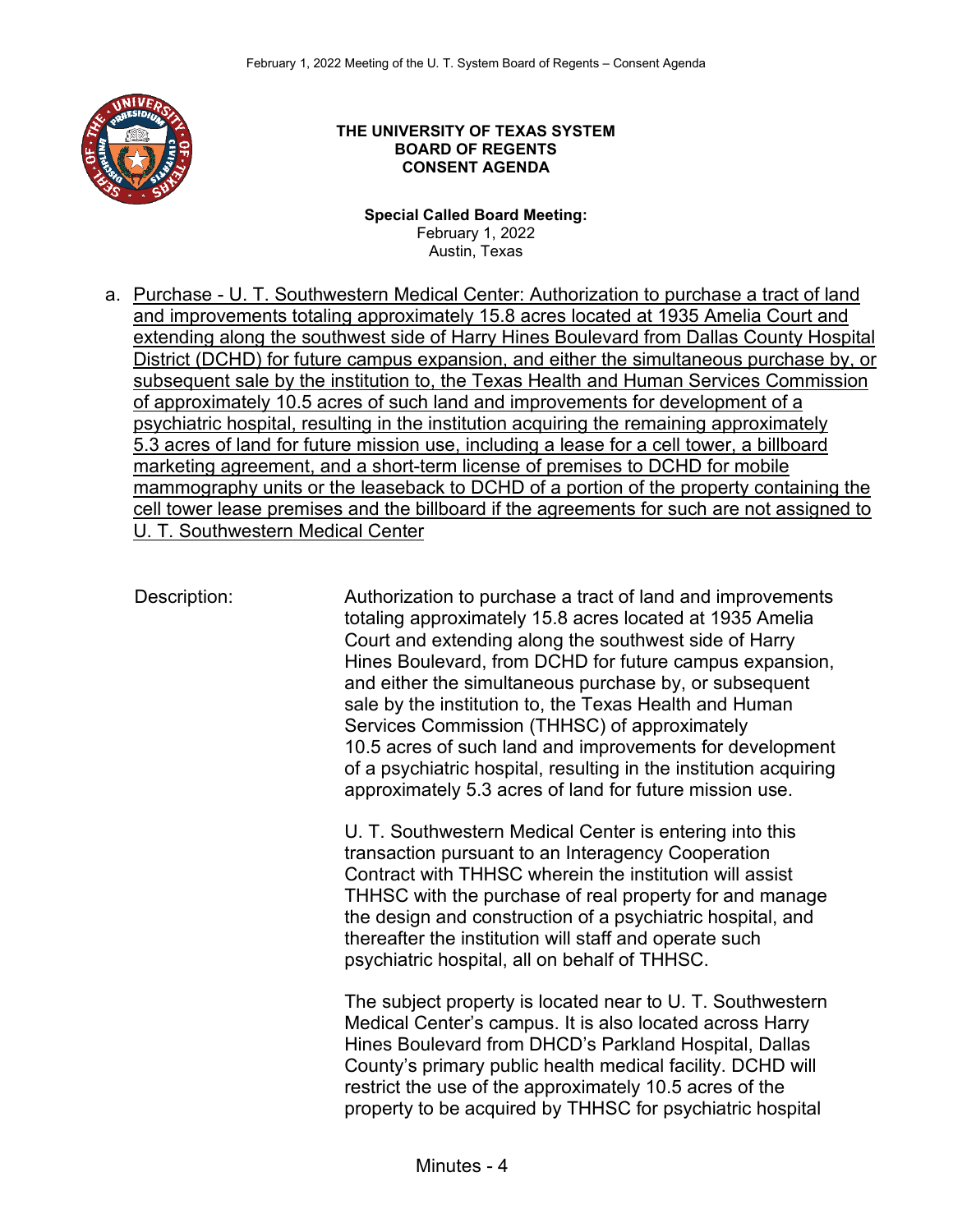| use for an expected term of approximately 15 years. The       |
|---------------------------------------------------------------|
| approximately 5.3 acres the institution will acquire will not |
| be restricted.                                                |

Most of the subject property is vacant, although a portion of the property contains approximately 52,530 square feet of medical office space in two buildings that will be demolished to make room for the planned psychiatric hospital. The portion of the property to be acquired for U. T. Southwestern Medical Center also contains a billboard and a cell tower, which are subject to agreements as described below.

Seller: Dallas County Hospital District, a political subdivision of the State of Texas

Encumbrances: The portion of the property that U. T. Southwestern Medical Center will acquire contains a billboard subject to a marketing agreement through 2025 with Fairmount /Outdoor Advertising, Inc. for its use of the billboard, and a ground lease through 2058 to SpectraSite Communications, LLC, a Delaware limited liability company, for a cell tower. The institution is in discussions with DCHD to take assignment of these agreements for additional consideration to DCHD. Nevertheless, if U. T. Southwestern Medical Center fails to acquire these agreements from DCHD, then DCHD will retain access rights and a ground lease for the portions of the subject property containing the billboard and cell tower lease premises.

> In addition, as part of the consideration for the property, DCHD will retain at no additional charge a temporary license to continue to locate and operate several mobile mammography units on the property. This license will terminate upon the groundbreaking for the hospital.

Purchase Price: No more than fair market value as determined by independent appraisal. Appraisal is confidential pursuant to *Texas Education Code* Section 51.951.